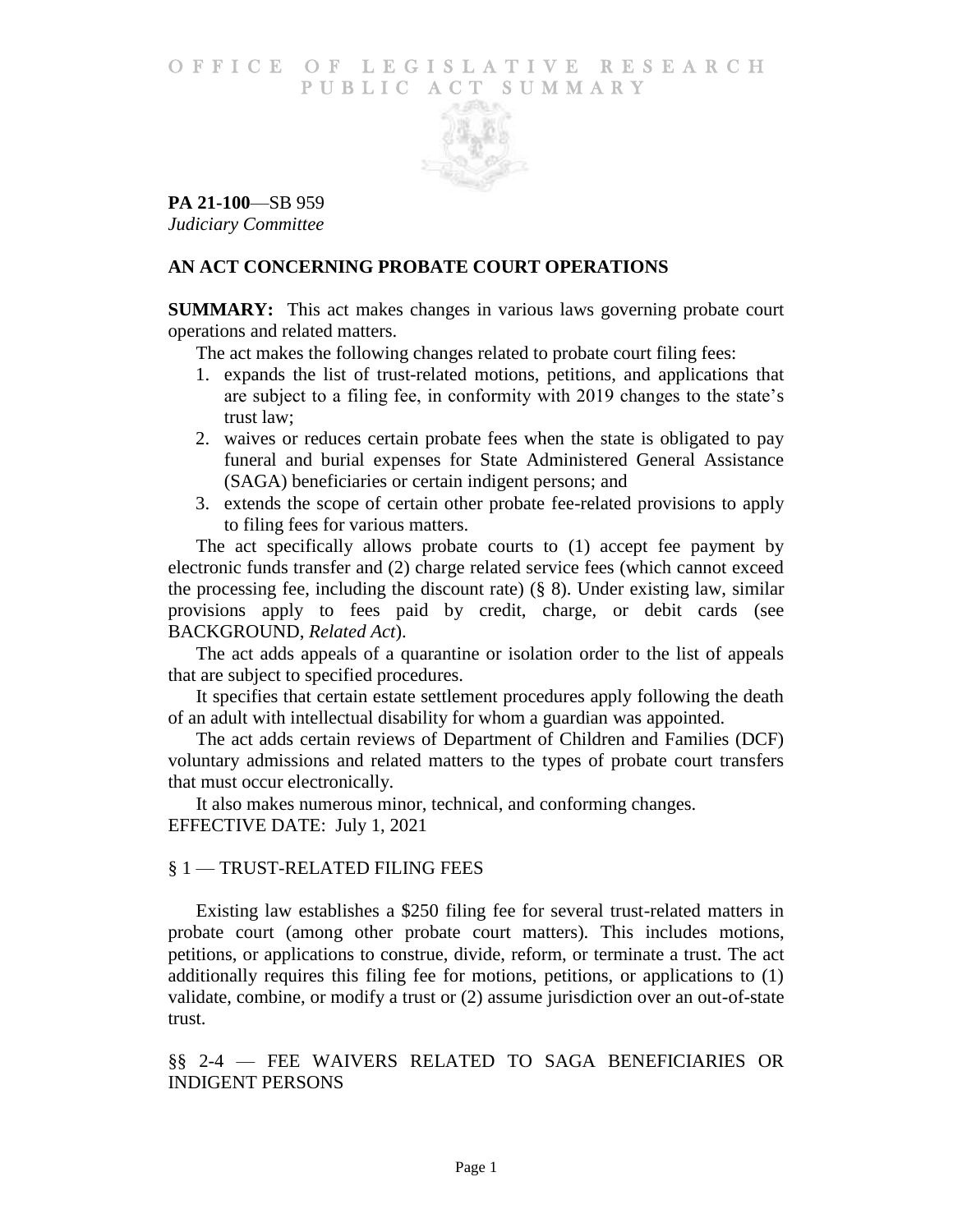Existing law waives the \$150 filing fee for petitions for custody of a decedent's remains in cases where the state, by law, must pay funeral and burial expenses for Temporary Family Assistance (TFA) or State Supplement Program (SSP) beneficiaries.

Existing law also provides that in cases where the Department of Administrative Services (DAS) represents an estate, the estate settlement fee is the lesser of (1) the standard fee (which is based on the estate's value) or (2) the amount that DAS collected after paying the funeral and burial expenses because the person was a TFA or SSP beneficiary.

The act extends these provisions to cases where the state pays the funeral and burial expenses for (1) SAGA beneficiaries or (2) individuals who die without a sufficient estate and without a legally liable relative to pay for a proper funeral and burial.

## §§ 5-7 — EXTENSION OF OTHER FEE-RELATED PROVISIONS

Under existing law, certain fee waivers or other rules apply to estate settlement, fiduciary accounting, and miscellaneous probate fees (e.g., certain copy fees). The act specifically extends these fee waivers and rules, as applicable, to other fees to file various motions, petitions, or applications in probate court. These other fees encompass filings in a range of matters, such as guardianship, termination of parental rights, adoption, conservatorship, powers of attorney, and requests for court continuances and mediation.

The act extends the following fee waivers and rules to these other filings, as applicable:

- 1. the required fee waiver for adoption proceedings involving special needs children;
- 2. court authority to postpone fees if the court determines that to require the fee with the filing would cause undue delay or hardship;
- 3. the exemption of probate fees from the sales tax;
- 4. the requirement for probate courts, if a state agency is an applicant or otherwise liable for probate fees, to accept the matter without the filing fee and bill the agency for payment; and
- 5. the requirement for the probate court administrator to cause a refund of overpayments to be paid out of the Probate Court Administration Fund.

Existing law already (1) allows any probate court petitioner or applicant to apply for a waiver of fees and necessary expenses of the action, based on indigency or other inability to pay, and (2) requires the court to grant the waiver if the court finds that the person is unable to pay, based upon an application signed under penalty of false statement.

## §§ 9-11 — APPEALS OF QUARANTINE AND ISOLATION ORDERS

Under existing law, if the Department of Public Health commissioner orders someone into quarantine or isolation during a public health emergency, the person may file a probate court appeal of that order. Anyone aggrieved by the probate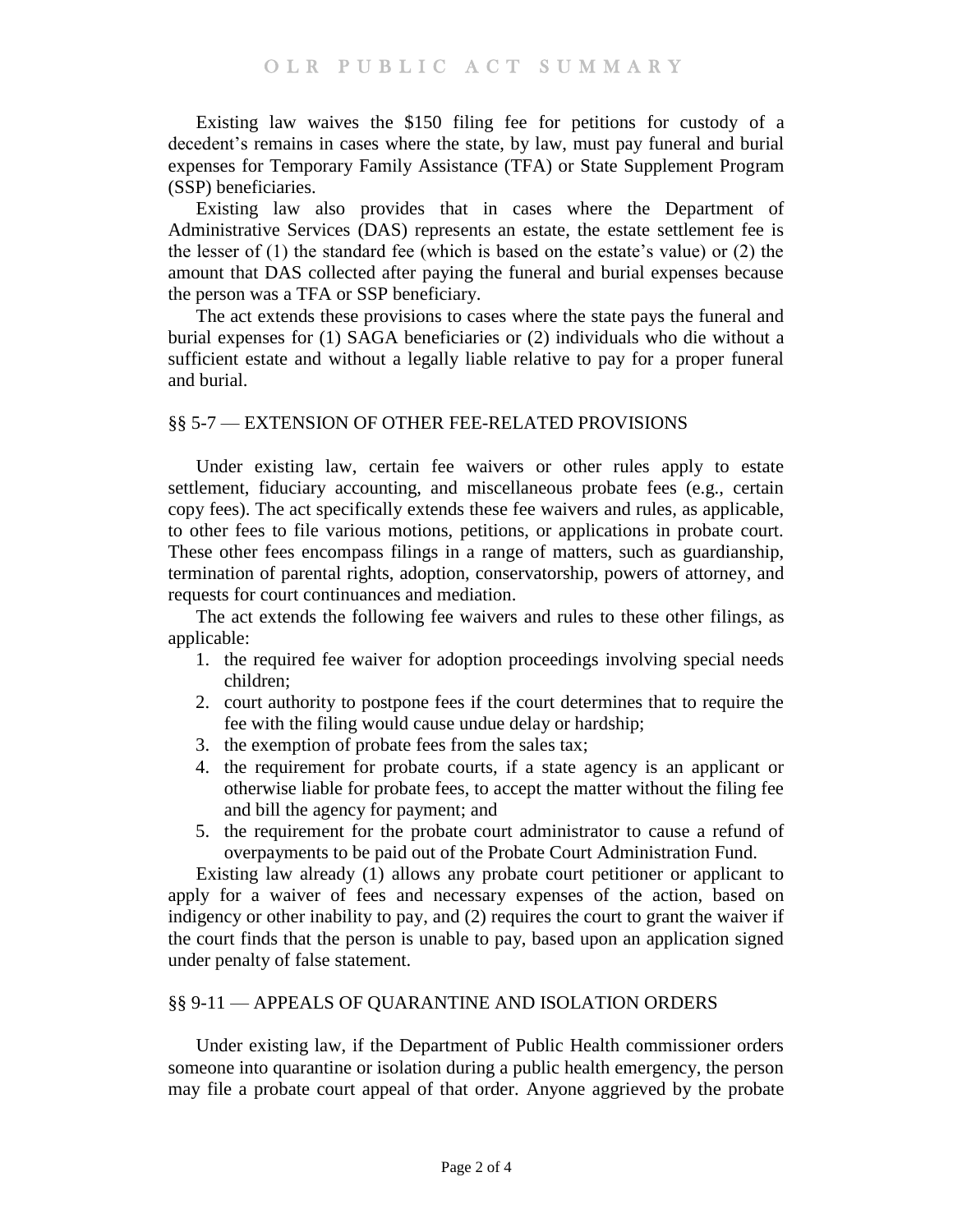court's decision can appeal to Superior Court (CGS § 19a-131b).

As is already the case for certain other appeals of probate court decisions, the act:

- 1. requires hearings on these appeals within 90 days after the appeal is filed unless the probate court or Superior Court has granted a stay;
- 2. prohibits the Superior Court from referring the appeal to a special assignment probate judge;
- 3. requires the probate court, within specified deadlines, to transcribe any portion of the proceeding's recording that has not been transcribed;
- 4. requires the appeal to be heard by the court without a jury (the appeal may also be referred to a state referee);
- 5. prohibits the Superior Court from substituting its judgment for the probate court's on the weight of evidence on a question of fact; and
- 6. requires the Superior Court to affirm the probate court's decision unless it finds that the person's substantial rights were prejudiced because the probate judge's findings, inferences, or decisions met certain criteria (e.g., exceeded statutory authority, were based on illegal procedures, or were arbitrary or capricious).

## § 12 — ESTATES OF ADULTS WITH GUARDIANS

The act extends certain procedures for guardians or conservators closing out small estates to also apply to guardians of adults with intellectual disability.

Generally, under these procedures, the guardian or conservator may pay for the protected person's unpaid lifetime expenses, funeral and burial expenses, and administration expenses for closing the account if all these expenses equal or exceed the protected person's estate. The guardian or conservator may then take credit for these payments in the final accounting.

#### § 14 — TRANSFER OF DCF VOLUNTARY ADMISSION CASES

By law, the probate court must review cases of children voluntarily placed with DCF for services. In some cases, the probate court also must review their permanency plans. Additionally, a party aggrieved by a termination of voluntary admission may request a probate court hearing.

In these cases, if a probate court grants a party's motion to transfer the matter to another district, the act requires the electronic transfer of the case from one probate court to another. Specifically, when a court issues an order to transfer a file, it must transmit a digital image of each document using the document management system maintained by the Office of the Probate Court Administrator. Upon receipt of the electronic documents, the receiving court assumes jurisdiction over the matter. Similar provisions already apply to various other probate matters.

The act replaces prior provisions which required the transferring court to copy, certify, and deliver all documents to the receiving court.

#### BACKGROUND